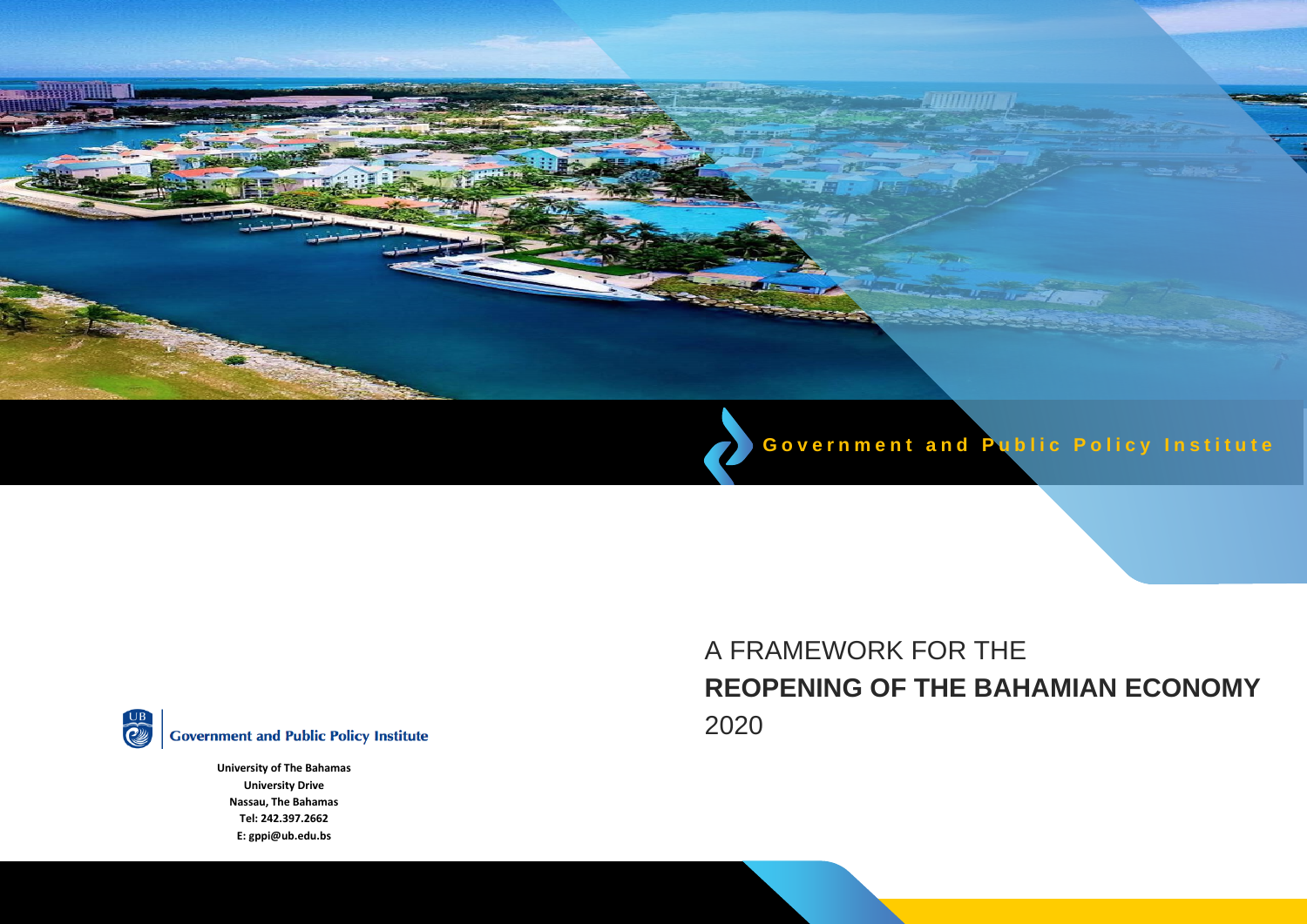# A  $\mathsf{FRAMEWORK}$  for the **REOPENING OF THE BAHAMIAN ECONOMY**

#### **MOVING TOWARD CONTAINMENT**

The Bahamas will contain the Covid-19 pandemic. Some models project that within forty (40) days, the number of Covid-19 cases in the country will plateau, provided the social distancing measures implemented are continued.

#### **THE ECONOMIC IMPACT OF CONTAINMENT**

To contain this virus, the Government of The Bahamas—like others throughout the world implemented social distancing measures that significantly suppressed economic activity in the country; only designated essential businesses can operate. Suppressing the economic activity has had an enormous cost. In addition to more than \$1 billion in lost economic activity, as many as 20,000 workers lost their jobs and income (adding to the 18,000 plus workers unemployed prior to this pandemic). This hit to the economy may result in a double-digit economic contraction and an unemployment rate as high as 30%. It comes in the wake of devastation caused by Hurricane Dorian and after a Central Bank report forecasted zero or negative economic growth this year. As social distancing measures continue, so does the economic stagnation they induce. The Covid-19 mitigation strategy is working, but at the expense of enormous economic loss. The only relief for the latter is to reopen the economy.

**DISCLAIMER. THIS IS NOT A PROPOSAL TO REOPEN THE** *BAHAMIAN ECONOMY. THIS FRAMEWORK PROVIDES A STRATEGIC APPROACH TO THAT REOPENING WHEN IT IS DEEMED BEST TO DO SO.*

#### **PERIOD BETWEEN MITIGATION AND VACCINE DISCOVERY**

Resuming normal social and economic activity, by all accounts, is not possible without the availability of a vaccine to protect the population from Covid-19. Development of that vaccine, by all accounts, is months away. The time between Covid-19 mitigation and vaccine availability begs the question: What degree of economic normalcy can occur? Can the economy be opened during that period?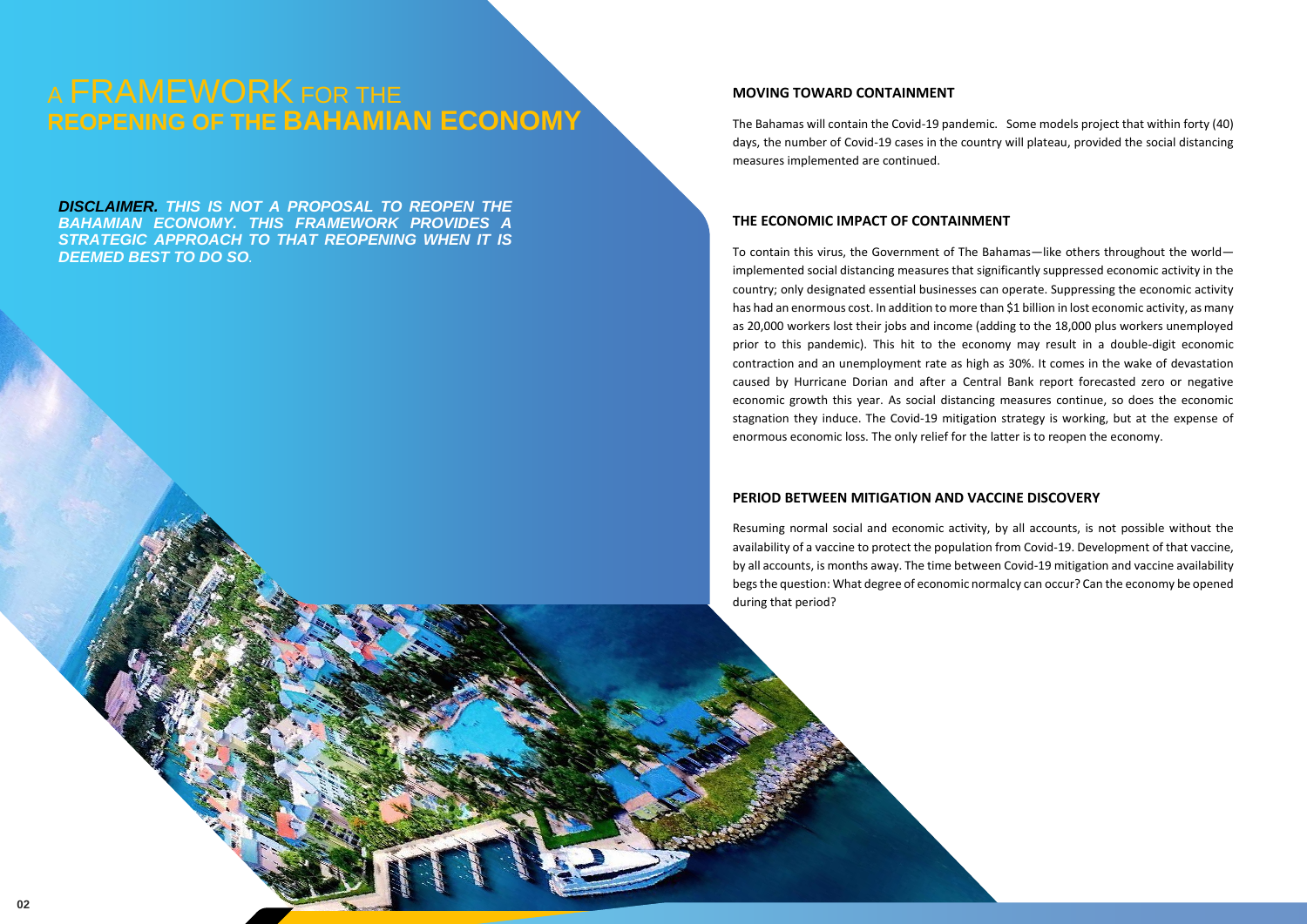#### **A PROPOSAL FOR A PHASED REOPENING OF THE ECONOMY**

We propose a dynamic framework by which the Government can reopen the economy in phases consistent with containment of the virus. Reopening the economy requires assistance from experts. It also requires data to determine the agreed *threshold(s)* that permit reopening. In South Korea, Covid-19 mitigation and economic reopening came as the country reached 7 in 100,000 confirmed cases and after testing around 2% of its population. The number of confirmed cases per 10,000 or per 100,000 offers a useful risk metric for The Bahamas, used alone or in combination with other factors. The example of South Korea therefore serves to highlight the importance of establishing thresholds as reopening conditions. Alongside establishing a risk metric, however, additional preconditions for opening exist.

## Pre - Conditions to Re-Opening the Economy

THE ACCOMPANYING CHART (PGS. 6,7) IDENTIFIES PRECONDITIONS FOR THE GOVERNMENT TO DELIBERATE BEFORE OPENING THE ECONOMY.

#### **PRE-CONDITIONS TO RE-OPENING THE ECONOMY. The Prerequisites are below:**

- **I. Testing of All Essential Workers**. By the nature of their occupations, essential workers enable a basic level of functioning of the country. Their continuing good health following reopening is important. They must be tested and protected. The Covid-19 pandemic must necessarily expand our notion of 'essentiality' as there are workers who have had to perform who, prior to this time, were not regarded as essential. *It is crucial for all workers to know they are important to the economy and that the term "essential" reflects more an immediacy of need than it does an undermining of the value of other workers in the economy.*
- **II. PPE Outfitting for All Essential Workers.** Essential personnel to the functioning of the economy must be protected, given their proximity and continuous exposure to the risk of Covid-19, as a requirement of reopening.
- **III. Establishing Transportation Protocols.** As most persons in the economy must be transported in some way, protocols must exist to ensure that they can move about in the economy free from undue exposure. For example, bus drivers and taxi drivers may need to observe certain protocols to operate.
- **IV. Sanitizing of Public Spaces.** To the extent possible, places frequented by members of the public should be continuously sanitized.
- **V. Availability of Protective Equipment for the Population.** The Government must ensure 04 05 that suppliers in the country are able to provide masks and gloves to all who need them when they are required.

**VI. Person-to-Person Contact Protocols.** This precondition requires the Government to provide guidance concerning hygienic measures people must follow. Examples include the wearing of masks, gloves and practising social distancing. It must also include protocols for

**VII. 'Premise Sanitizing' Protocols.** There must be guidelines and ordinances for organizations to sanitize their premises prior to hosting people. For example, which premises may suffice

**VIII. Random Testing Capacity.** The Government must conduct random testing at a level of population sampling that can assess virus spread within the population. This testing will

**IX. Real Time Symptoms-Driven Testing.** Protocols should be in place to require testing for any person experiencing Covid-19 related symptoms. This real time testing will allow the

**X. Capacity to Conduct Aggressive Contact Tracing.** Given the above, any case of confirmed Covid-19 will need to be contact traced urgently. This means that there must be a team that

- businesses in hosting their employees and customers.
- with surface sanitizing? Which require deep sanitizing? How often?
- have to be ongoing during any reopening exercise.
- country to contain potential outbreaks early.
- can be mobilised as soon as cases are detected. This will stifle future outbreaks.
- Collaboration with airlines and cruise lines will be important in this regard.
- direction and will need to take further steps.
- outbreaks of Covid-19 remain probable.

**XI. Border Screening Protocols.** As the nation will eventually open its borders, protective measures must be institutionalized to alleviate the potential spread of the coronavirus with the freedom of movement. Health experts can advise screening and response rules to put in place to minimize the risk of the spread of the virus through visitors to the country.

**XII. Business Support Initiatives.** Many businesses have suffered significant losses during the Covid-19 mitigation. They have compounding expenses with unrecoverable losses in income. These businesses, many of which are small and medium size businesses important to the provision of goods and services to our communities, will need financial support from the Government and financial sector. Providing support to these businesses will be necessary to assist their re-opening. The Government has already taken steps in this

**XIII. Continuous Healthcare System Upgrade and Readiness Preparation.** As the number of cases of COVID-19 declines, there must be a commitment to improving the Healthcare System to address new outbreaks of pandemics. Before a vaccine is available, future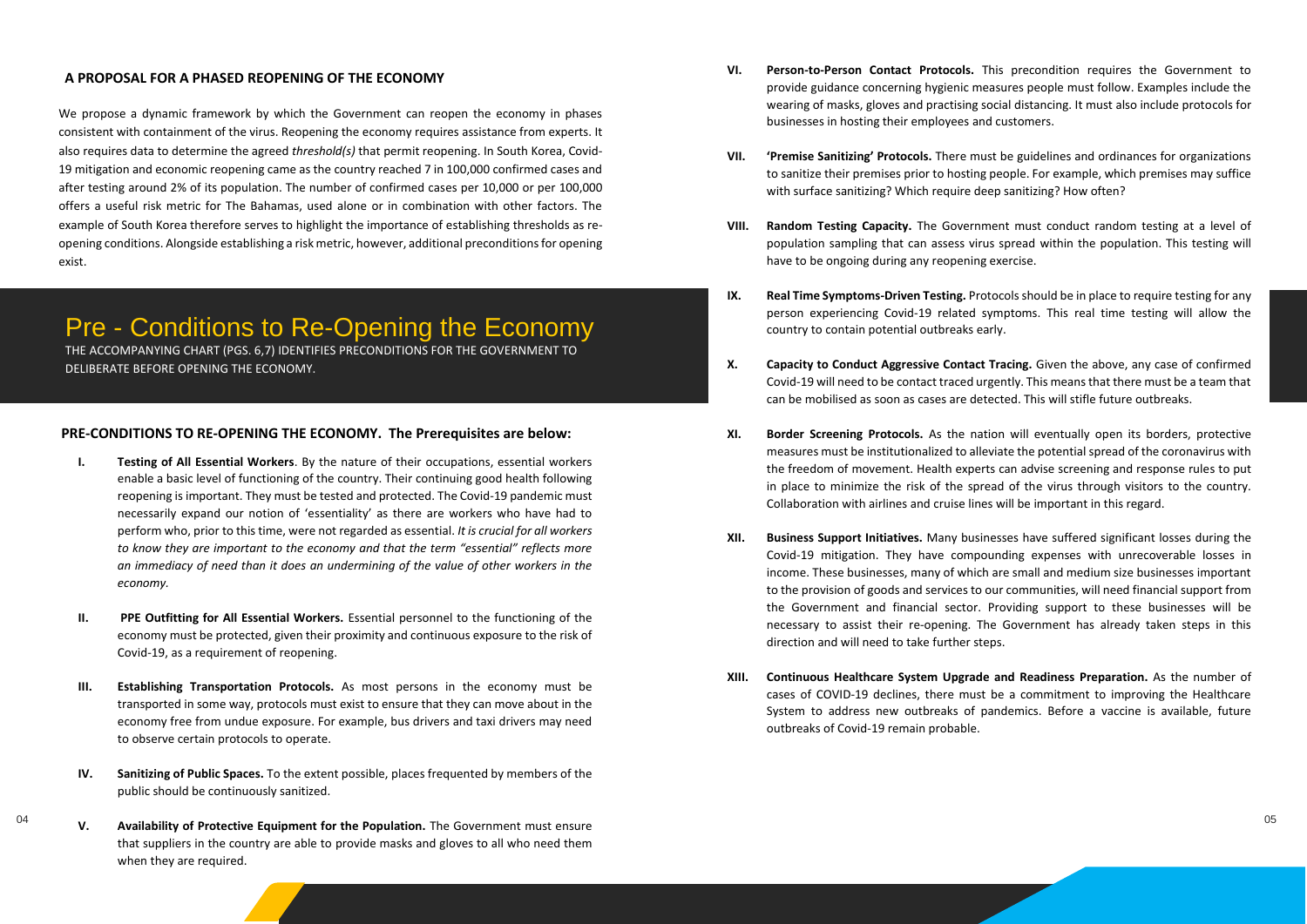## STRATEGIC OPENING OF THE ECONOMY SCHEMATIC Cowid-19<br>Comtainment Phased<br>Openinged<br>of Economy **FACTORING IN EXTERNAL DEVELOPMENTS IN US &OTHER PLACES PREREQUISITES TO OPENING CITIZENSHIP PARTICIPATION SHOULD BE INVOLVED HERE** 100% Essential er Screening<br>Protocoling Tes Support<br>Initiatives<br>Univous Messian<br>Checkenatives<br>Restaures Transportation blic Secto 100% Masks essive Conta<br>18 & Isolatina ing Th<sub>reshe</sub> on-to-per es Santifi **FACTORING IN AGE & UNDERLYING CONDITIONS PPE SUPPLY TESTING MONITORING CRITICAL CRITICAL CRITICAL** REGIONAL OR ISLAND BY ISLAND OPENING CONSIDERATIONS POSSIBLE **New Providence Central Islands Northern Islands Southern Islands**

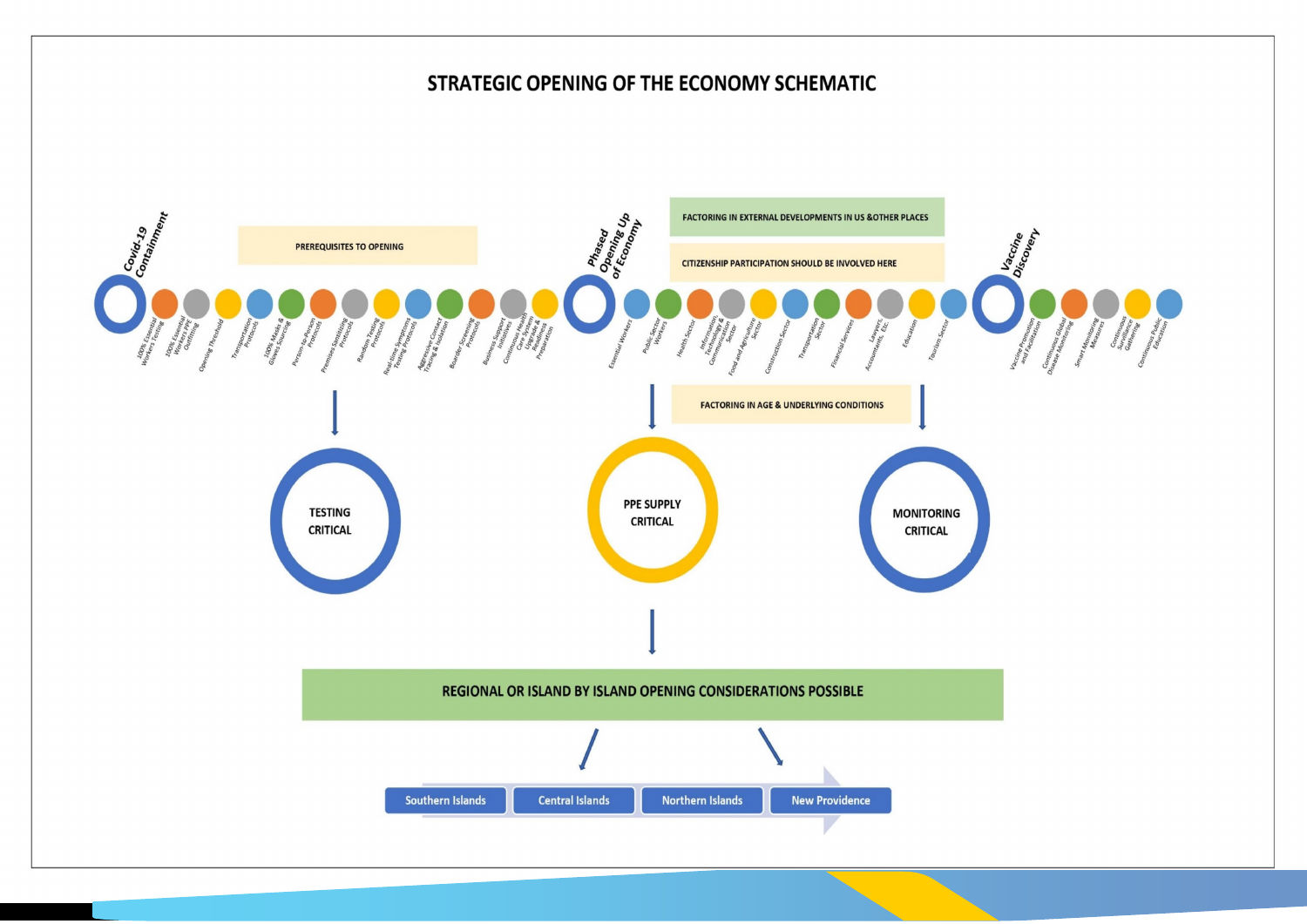### **EXTERNAL FACTORS MAY AFFECT REOPENING**

This proposal recognizes that re-opening the Bahamian economy also depends upon external factors such as the status of the pandemic in other parts of the globe and travel and trade measures being undertaken by other countries. In this regard, what the United States, Canada and Europe are doing will be critical to what is done in The Bahamas as they are important components of travel and trade in the country's two most significant sectors.

The strategic reopening of the economy will depend on the cooperation of the citizenry, just as mitigation depended on that cooperation. The Prime Minister has already asked for citizens' input as the country moves forward. This proposal calls for citizen engagement in reopening the economy. This means hearing from the wider population as well as industry representatives. While people will have economic pressure to go back to work, their return should not put their health at undue risk. They might also desire areas of the economy to open that might be important to them but not to the Government. For example, the reopening of parks or beaches. Cooperation by the population has been strong and should be commended and encouraged.

#### **PHASED RE-OPENING**

This strategic framework contends that once the Government implements the pre-requisites discussed, the nation would be ready for a phased re-opening of the economy. It approaches the reopening in a dynamic, fluid fashion that allows for change and feedback. It works from and balances the following decision criteria in order of priority:

> PEOPLE WHO ARE MOST AT RISK OF COVID-19 AND WHO CONTRIBUTE TO THE ECONOMY MAY REQUIRE SPECIAL CONSIDERATION.

**Essentiality** – What is most critical to protecting against Covid-19 re-emergence and necessary for the economy to function properly? Here, there is a recognition that the definition of essential changes with timelines, such that, what is essential for three days of preparation for a hurricane may be different or added to when one is dealing with three to twelve months of living with a potential infectious disease outbreak. For example, over three days a mechanic shop might not be essential but the same cannot be said for over three months. Health professionals, the private sector and broad public sentiments must define a flexible working definition of essential businesses.

**Least Risk** – What poses the least risk to the reemergence of Covid-19 cases? This risk configuration must consider the nature of the sector – labour intensive or not, demographic profile, consumer profile, product or service delivered and manner of delivery, e-commerce capability, ease of reopening and closing, extent of regulation, etc.

**Economic Impact** – the extent to which people can return to work in an acceptably safe manner and generate revenue for the economy.

**E-commerce Ready** – businesses with e-commerce capability can make re-opening more doable.



#### **CITIZEN ENGAGEMENT**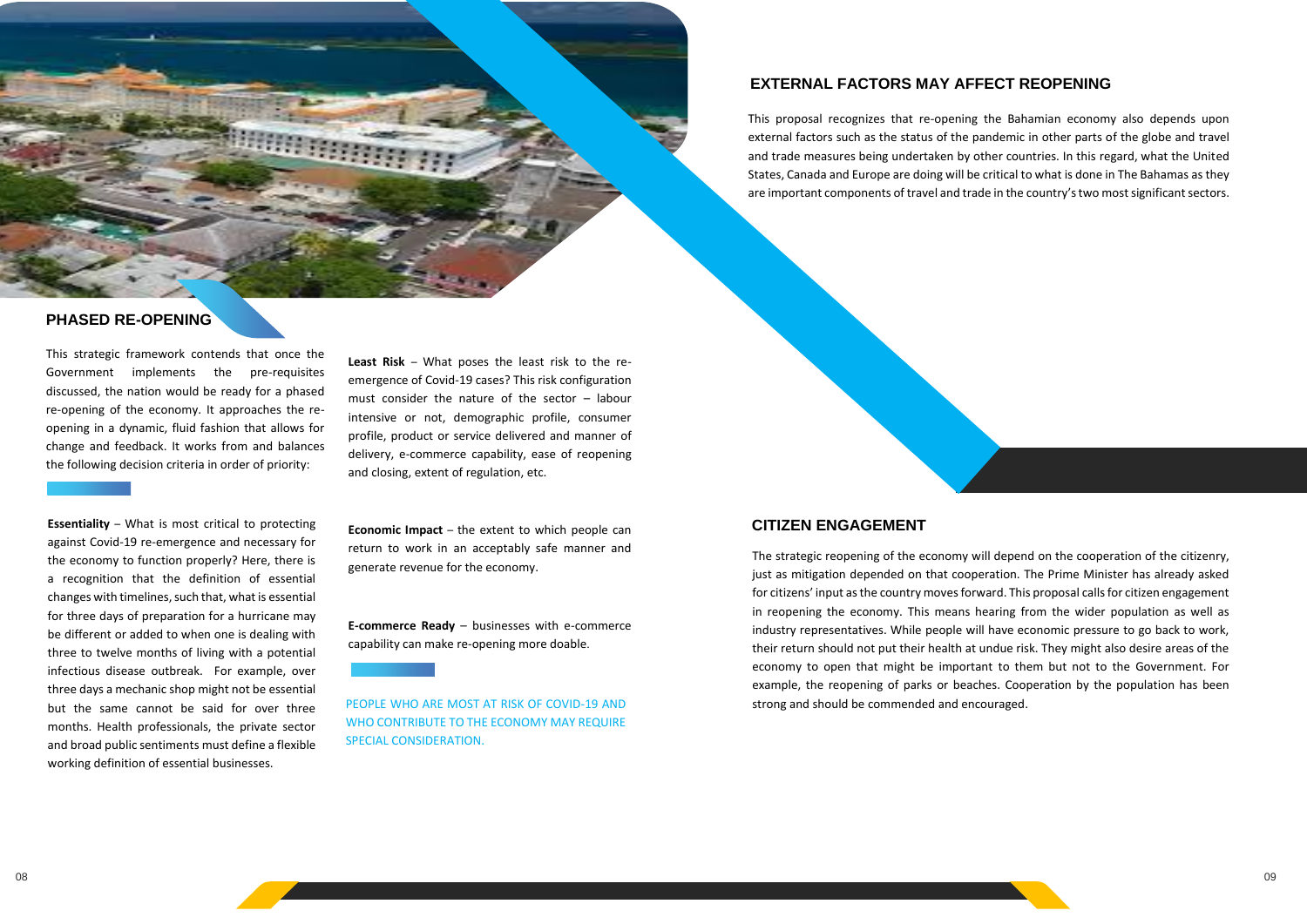#### **THE PHASED OPENING**

**This framework provides for a sequential, re-opening of the economy as follows:** 

- I. **Essential Workers.** Since they remained functioning during the mitigation and are critical to health and economic functioning, they should be the first to open fully.
- II. **Public Sector.** Since this is essential to the provision of services to the broad society and economy, and can be easily directed, monitored, and tested by Government, they are listed for early reopening.
- III. **Health Sector.** Both necessary to maintaining health of the society and capable of self-monitoring and protection, this sector is listed for early reopening.
- IV. **Information Technology and Communication Sector.** A critical plank to economic productivity and remote working, as well as capable of social distancing, this sector can be re-opened early.
- V. **Food and Agriculture Sector.** Some of this sector remained open during mitigation because of its importance. The remainder of the sector will be important with wider opening of the economy.
- VI. **Real Estate.** This sector has high social distance capacity, reasonably high economic impact, and high e-commerce ability. It can be a candidate for early opening.
- VII. **Construction Sector.** An important economic activity that in the present circumstances does not have robust activity and might be able to provide protection, as its workers are used to using protective gear.
- VIII. **Transportation Sector.** This sector is critical to movement of workers and products within the economy.
- IX. **Financial Services.** As this is capable of controls for maintaining social distancing for health protection, it can be opened early. It is also heavily technology driven.
- <sup>10</sup> X. Lawyers, Accounting, Bus. Mang Ind. This sector is an important set of support services to the **11** and the total of the **11** and the sector of the set of support services to the set of support services to the set functioning of the economy but does involve a great deal of human to human contact in many instances. It can, however, deliver services in a manner consistent with social distancing and should be slated for mid-phase reopening.

*Enough time must exist between the reopening of various sectors to monitor the impact of the opening on Covid-19 resurgence. That interval should be adopted following advice from health experts.* 

*This schedule of opening is by no means fixed. It merely represents a way to think through the process of reopening. The Government's own data and consultations with the private sector and broader society will best determine priorities. This framework merely calls for a strategic approach, appropriately paced, phased reopening of the economy, based on established preconditions to that reopening.*

> XI. **Wholesale and Retail Trade.** This sector serves the general public in important ways but is also highly dependent on in person traffic, therefore posing significant risk in terms of person to person contact. It must be a later consideration for broad reopening, though those businesses with

- e-commerce platforms can be allowed to reopen earlier; and
- most difficult call on both the air and sea sides.



XII. **Tourism Sector.** Because of its large numbers of travellers from around the world, tourism represent the greatest health risk during re-opening. This is among the last areas for consideration for re-opening. Government must set travel conditions to minimize risk of Covid-19 spread during re-opening, beginning its re-opening with second homeowners and permanent residents who can be subject to testing or proof of testing and self-isolation for two weeks. This sector poses the

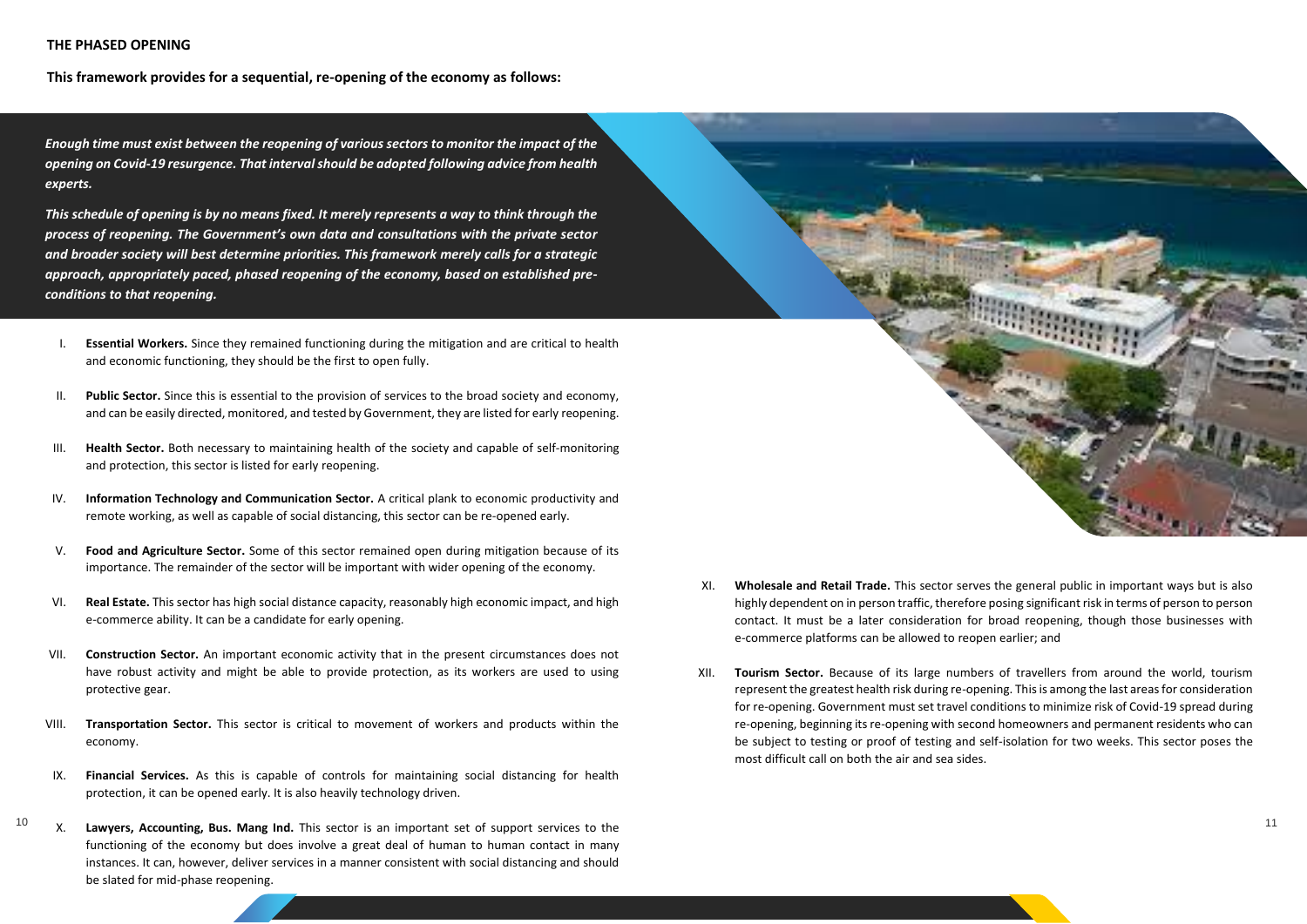This framework proposes that early consideration be given to any business that can use an e-commerce platform for ordering and employ a delivery system that is consistent with social distancing. Any business with such a business model should be allowed to apply to Government for re-opening. All such businesses must commit to practising protocols consistent with minimising the risk of a resurgence or Covid-19.

#### **ISLAND-BY-ISLAND (REGIONAL) CONSIDERATIONS**

We propose that the Government determine opening economies on a regional or island basis. As a result of the archipelagic makeup of the country, it is realized that each island or region's reliability on sectors of the economy varies. For example, Acklins Island is not considered a large tourist economy, and hence, may be regarded as less of a risk to open in comparison to an island like Exuma that attracts a large tourist population. Similarly, it suggests that the Government could also decide that the southern or central region of the country pose less risk to opening than the northern region.

#### **POST VACCINE DISCOVERY**

A COVID-19 vaccine will lead to the sustained opening of the economy across the entire Bahamas. However, this will not be possible unless the vaccine is put to good use. It also means taking measures to ensure continuous protection of the society and economy post-vaccine discovery. The framework therefore calls for the following post-vaccine discovery:

• **Vaccine Promotion and Facilitation.** The release of a coronavirus vaccine will require the Government to promote and facilitate vaccination for the entire population.

• **Continuous Global Disease Monitoring.** The Government will have to continuously monitor diseases that may pose a potential threat to the population. This will allow the Government to be better prepared for healthcare threats that may impact citizens.

• **Smart Monitoring Measures.** Given that there is available and may become more available technology to assist with monitoring, testing, tracing, response, treatment and prevention of diseases, the Government and private sector must be committed to

- 
- 
- seeking out and looking out for such technology on a continuous basis.
- illness re-emerging within the community.
- 

• **Continuous Surveillance Gathering.** Once vaccinations are distributed throughout the population, the Government will have to monitor population's response to the vaccine. Healthcare professionals will have to gather information on how the community is developing immunity to the disease upon vaccination. Also, the Government must make sure that persons in the population are taking the vaccine to prevent any risk of the

• **Continuous Public Education.** Ongoing public education about the vaccine, proper hygiene, and health maintenance will help population to understand why receiving the vaccine is essential to preventing the spread of the coronavirus or any disease. This public education campaign will make citizens more informed and may help them to take responsible actions that mitigate against vulnerability to present and future threats.

#### **E - COMMERCE**

#### **PRIVATE SECTOR COVID-19 ADAPTATION**

The Private Sector organizations allowed to re-open must commit to protocols that minimize the risk of Covid-19 resurgence. These protocols should cover, among other things:

- **Social distancing within the workplace and for customers**
- **Availability of PPE for workers**
- **Proper sanitizing measures**
- **Testing of staff**
- **Reporting of illnesses that might be Covid-19 related**
- **Maximum use of delivery services**
- **Continuous staff education to encourage vigilance and responsible behaviour.**

Businesses unwilling to commit to public health compliance should not be allowed to re-open. Careful attention must be paid to small businesses that might lack resources to support their compliance. A special unit should be set up to provide support to these businesses.

#### **THREE CRITICAL FACTORS THROUGHOUT RE-OPENING**

This framework contends that three things remain crucial: (1) Testing; (2) Provision of Personal Protective Equipment; and (3) Monitoring. Testing must be available sufficiently to help monitor and respond to outbreaks.

Personal Protection Equipment (PPE) may be required broadly in the community prior to a vaccine. Monitoring will be critical to detecting and eliminating potential outbreaks.

# Three Critical Factors Throughout Re-Opening

THIS FRAMEWORK CONTENDS THAT THREE THINGS REMAIN CRUCIAL: (1) TESTING; (2) PROVISION OF PERSONAL PROTECTIVE EQUIPMENT; AND (3) MONITORING. TESTING MUST BE AVAILABLE SUFFICIENTLY TO HELP MONITOR AND RESPOND TO OUTBREAKS.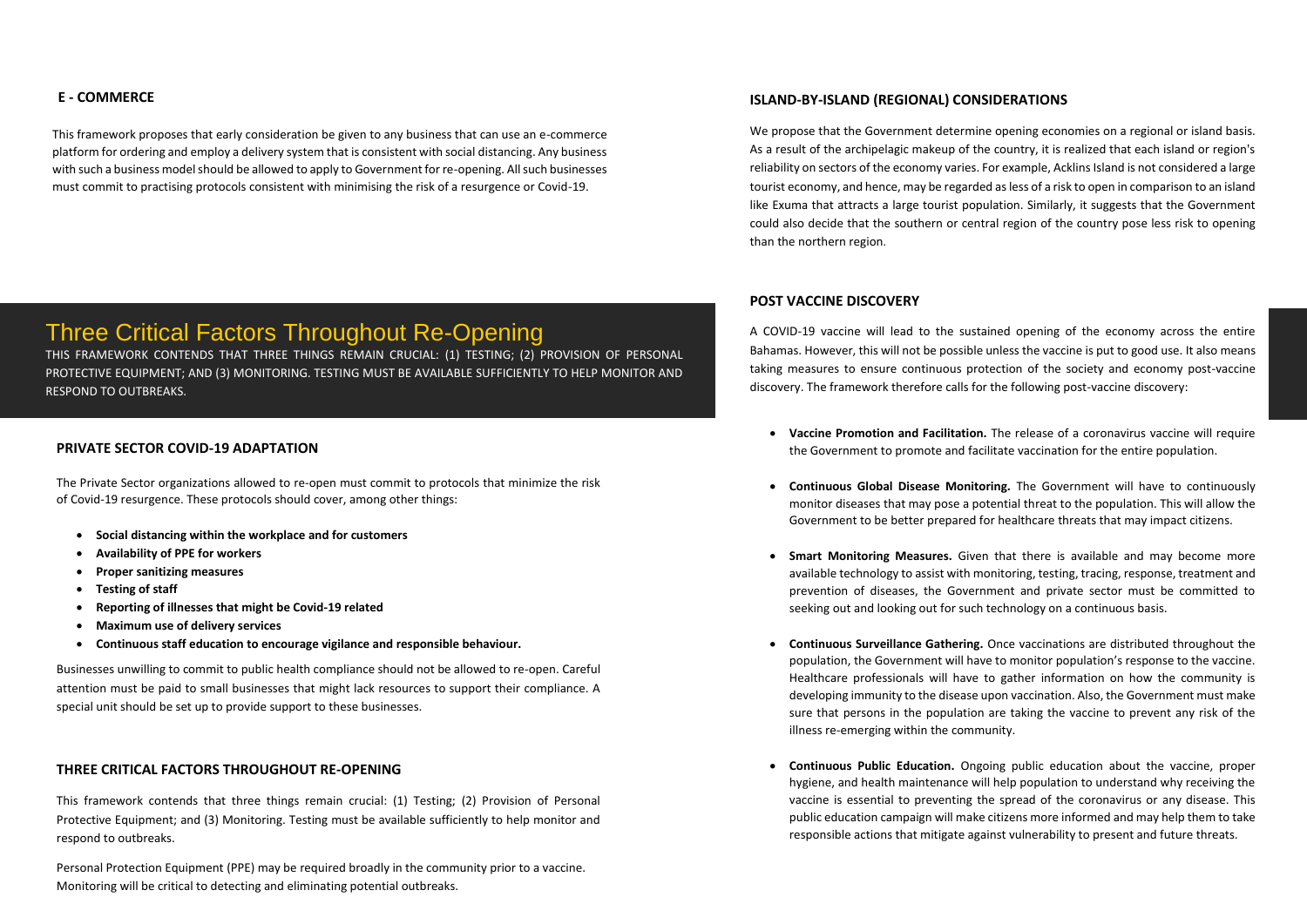#### **APPENDIX**

### **A Strategic Framework For The**

### **Reopening of The Bahamian Economy**

 **Source: Department of Statistics Labour Force Survey 2018** 

#### **TABLE 3**

#### **TABLE 1**

| <b>GDP BY SECTORS</b>                              |               |           |
|----------------------------------------------------|---------------|-----------|
| Tourism (Direct)                                   | 1,771,957,000 | 21%       |
| Banks & Insurance                                  | 973,874,000   | 12%       |
| <b>Retail Trade</b>                                | 619,015,000   | 7%        |
| Real Estate & Actual Rent                          | 509,411,000   | 6%        |
| <b>Owner Occupied Dwellings (Imputed Rent)</b>     | 450,385,000   | 5%        |
| <b>Public Administration &amp; Defence</b>         | 421,452,000   | 5%        |
| Construction                                       | 379,152,000   | 5%        |
| Communication                                      | 332,946,000   | 4%        |
| Transport                                          | 255,823,000   | 3%        |
| <b>Wholesale Trade</b>                             | 188,852,000   | 2%        |
| <b>Public Education</b>                            | 157,353,000   | 2%        |
| Other personal Services incl casinos               | 149,269,000   | 2%        |
| <b>Public Health</b>                               | 146,864,000   | 2%        |
| Lawyers, Accounting, Bus. Mang Ind.                | 139,916,000   | 2%        |
| Electricity                                        | 135,906,000   | 2%        |
| Restaurants                                        | 133,387,000   | 2%        |
| <b>Private Education</b>                           | 127,898,000   | 2%        |
| Fisheries                                          | 112,006,000   | 1%        |
| Private Health                                     | 110,806,000   | 1%        |
| Hotels                                             | 109,438,000   | 1%        |
| <b>Other Business Services</b>                     | 100,125,000   | 1%        |
| Mining                                             | 74,651,000    | 1%        |
| Agriculture                                        | 66,416,000    | 1%        |
| Other Industries                                   | 633,982,000   | 8%        |
| <b>FISIM Industry</b>                              | 400,423,000   | $-5%$     |
| Import Duties and Stamp Tax                        | 618,537,000   | 7%        |
|                                                    | 8,318,998,000 | 100%      |
| BY INDUSTRIAL SECTOR                               | <b>NUMBER</b> | % of Econ |
| AGRICULTURE, HUNTING, FORESTRY & FISHING           | 2,845         | 1%        |
| MINING, QUARRYING ELECTRICITY, GAS & WATER         | 2,820         | 1%        |
| <b>MANUFACTURING</b>                               | 8,410         | 4%        |
| <b>CONSTRUCTION</b>                                | 20,835        | 10%       |
| <b>WHOLESALE &amp; RETAIL</b>                      | 25,475        | 13%       |
| <b>HOTELS &amp; RESTAURANTS</b>                    | 37,955        | 19%       |
| TRANSPORT, STORAGE & COMMUNICATION                 | 14,135        | 7%        |
| FINANCING, INSURANCE, REAL ESTATE & OTHER BUSINESS |               |           |
| <b>SERVICES</b>                                    | 13,800        | 7%        |
| COMMUNITY, SOCIAL & PERSONAL SERVICES              | 71,200        | 36%       |
| <b>NOT STATED</b>                                  | 2,680         | 1%        |
|                                                    | 200,155       | 100%      |

|                                                    |               | % of |
|----------------------------------------------------|---------------|------|
| BY INDUSTRIAL SECTOR                               | <b>NUMBER</b> | Econ |
| AGRICULTURE, HUNTING, FORESTRY & FISHING           | 2,845         | 1%   |
| MINING, QUARRYING ELECTRICITY, GAS & WATER         | 2,820         | 1%   |
| <b>MANUFACTURING</b>                               | 8,410         | 4%   |
| <b>CONSTRUCTION</b>                                | 20,835        | 10%  |
| <b>WHOLESALE &amp; RETAIL</b>                      | 25,475        | 13%  |
| <b>HOTELS &amp; RESTAURANTS</b>                    | 37,955        | 19%  |
| TRANSPORT, STORAGE & COMMUNICATION                 | 14,135        | 7%   |
| FINANCING, INSURANCE, REAL ESTATE & OTHER BUSINESS |               |      |
| <b>SERVICES</b>                                    | 13,800        | 7%   |
| COMMUNITY, SOCIAL & PERSONAL SERVICES              | 71,200        | 36%  |
| <b>NOT STATED</b>                                  | 2,680         | 1%   |
|                                                    | 200,155       | 100% |
|                                                    |               |      |

| <b>BY OCCUPATION</b>                                     | <b>Number Employed</b> | % of Whole |
|----------------------------------------------------------|------------------------|------------|
| LEGISLATORS & SENIOR OFFICIALS                           | 14,720                 | 7%         |
| PROFESSIONALS, TECHNICIANS & ASSOCIATE PROFESSIONALS     | 36,880                 | 18%        |
| <b>CLERKS</b>                                            | 19,775                 | 10%        |
| SERVICE WORKERS & SHOP MARKET SALES WORKERS              | 55,120                 | 28%        |
| SKILLED AGRICULTURAL AND FISHERY WORKERS                 | 4,585                  | 2%         |
| CRAFT AND RELATED WORKERS. PLANT & MACHINE OPERATORS AND |                        |            |
| <b>ASSEMBLERS</b>                                        | 36,210                 | 18%        |
| <b>ELEMENTARY OCCUPATIONS</b>                            | 29,350                 | 15%        |
| <b>NOT STATED</b>                                        | 3,515                  | 2%         |
|                                                          | 200,155                | 100%       |